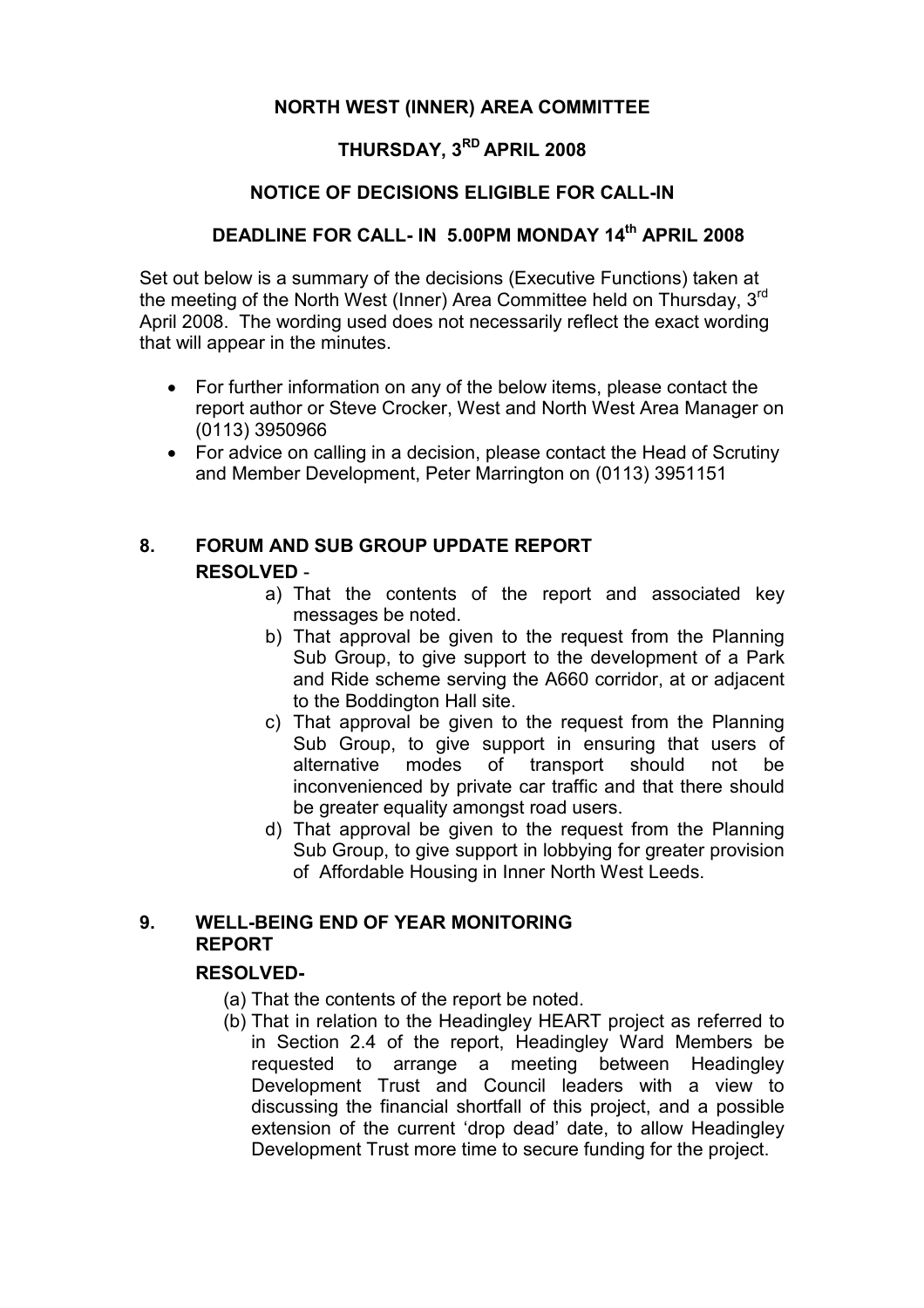(c) That in relation to the Community Composting project as referred to in Section 2.5 of the report, the West and North West Area Manager be requested to undertake immediate discussions with Streetscene officers with effect from  $4<sup>th</sup>$  April 2008 on the current inequality that exists between charged for and non-charged for brown bin collection schemes.

## 10. AREA MANAGER'S REPORT

## RESOLVED-

That the contents of the report be noted.

## 11. DEVELOPMENT OF NEW AREA DELIVERY PLAN FOR 2008-11

## RESOLVED-

- (a) That the contents of the report be noted.
- (b) That approval be given to the process for the development of the new Area Delivery Plan for 2008-11 as outlined in Section 3.0 of the report.

# 12. LITTLE LONDON AND WOODHOUSE INTENSIVE NEIGHBOURHOOD MANAGEMENT

#### RESOLVED-

That the contents of the report be noted.

## 13. WOODSLEY ROAD MULTICULTURAL COMMUNITY CENTRE OPTIONS APPRAISAL

### RESOLVED-

- (a) That the contents of the report be noted.
- (b) That approval be given to the commencement of negotiations with Woodsley Road Management Committee on the restricted freehold disposal of the centre and potential long lease.
- (c) That approval be given to receive a further report on the outcomes of the negotiations and seeking final approval to any proposed disposal.

## 14. UPDATE ON HMO LICENSING

### RESOLVED-

- (a) That the contents of the report be noted.
- (b) That approval be given to the following recommendations in relation to the impact of HMO Licensing legislation:-
	- to support the additional licensing of HMOs within the Area of Housing Mix
	- $\bullet$  to submit an application by 1<sup>st</sup> April 2009
	- to refer this issue to the Shared Housing Group for their involvement and contribution
- (c) That officers be congratulated on the excellent work undertaken to date.